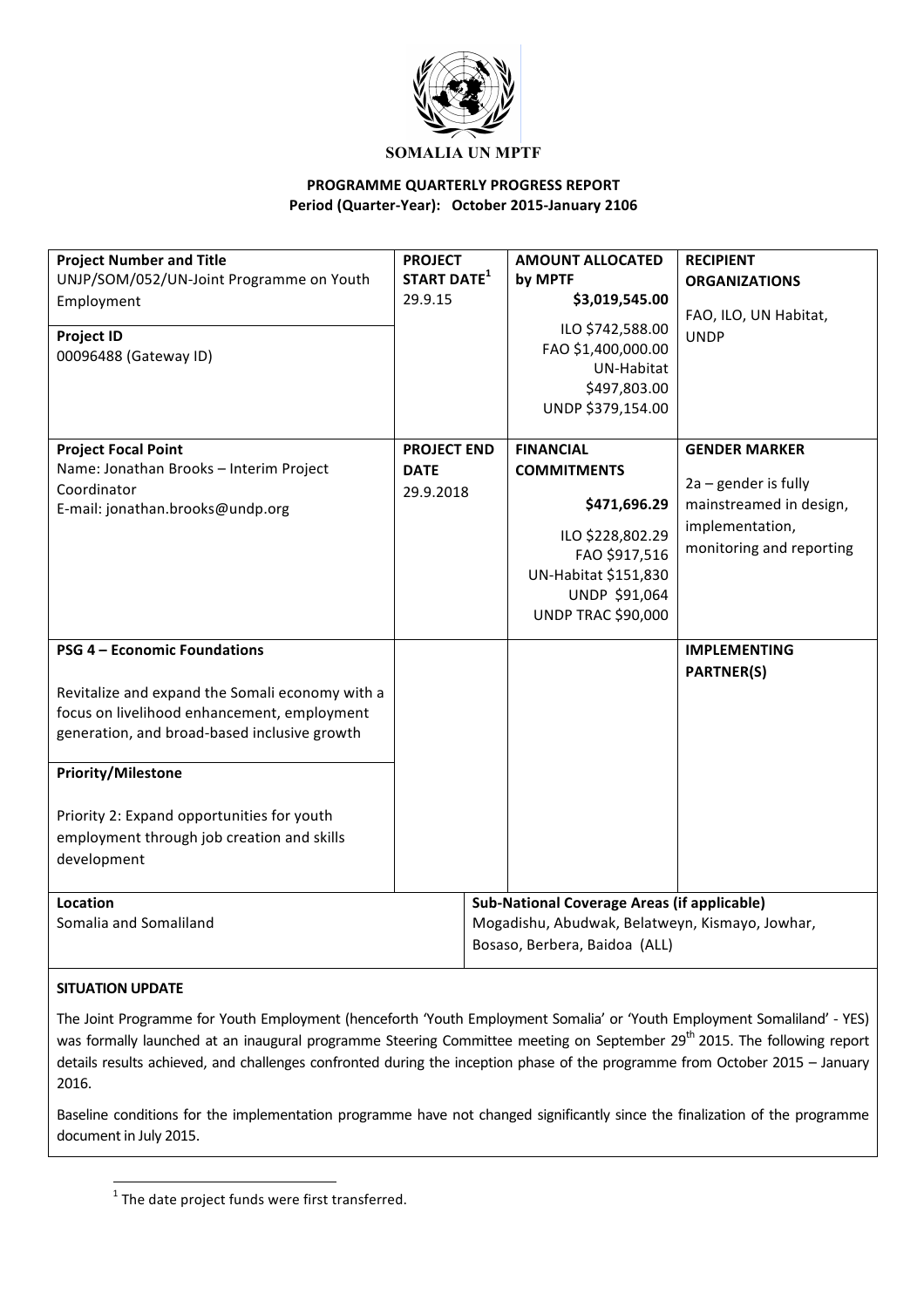

#### **QUARTERLY PROGRESS REPORT RESULTS MATRIX**

Sub-Outcome 1 – Improved long-term potential for growth, productivity, and employment through 6 value chain **implementation plans**

**1.1 Capacities of public private and academic institutions built to undertake value chain analysis and key interventions identified**

### **OUTPUT** INDICATORS (if available for the reporting period)

| <b>Indicator</b>                                                                      | Geographic<br>Area | <b>Baseline</b> | <b>Projected Target</b><br>(as per results<br>matrix) | Quantitative<br>results for the<br>(current quarter)<br>reporting period | <b>Cumulative results</b><br>since project<br>commencement<br>(quantitative) |
|---------------------------------------------------------------------------------------|--------------------|-----------------|-------------------------------------------------------|--------------------------------------------------------------------------|------------------------------------------------------------------------------|
| Number of public, private<br>and academic actors<br>trained on value chain<br>methods | ALL                | 0               | 30 (9 women<br>trainees)                              | 23(7)                                                                    | 23(7)                                                                        |
| Number of value chains<br>analyses in selected<br>sectors and locations               | ALL                | 0               | 6                                                     | 3 - In Progress                                                          | 3 - In Progress                                                              |

Sub-Outcome 2 - Enhanced longer-term employability of youth in sectors with high growth and employment **potential**

#### 2.1 Curricula developed for occupations identified by value chain analyses and prioritized by FGS and regional states

| <b>Indicator</b>                 | Geographic<br>Area | <b>Baseline</b> | <b>Projected Target</b><br>(as per results)<br>matrix) | <b>Quantitative</b><br>results for the<br>(current quarter)<br>reporting period | <b>Cumulative results</b><br>since project<br>commencement<br>(quantitative) |
|----------------------------------|--------------------|-----------------|--------------------------------------------------------|---------------------------------------------------------------------------------|------------------------------------------------------------------------------|
| Number of curricula<br>developed | ALL                | 0               | 6                                                      | 3 - In progress                                                                 | 3 - In progress                                                              |

**2.4 One stop youth centre developed in Mogadishu and 3 satellite centres** 

| <b>Indicator</b>                                | Geographic<br>Area       | <b>Baseline</b> | <b>Projected Target</b><br>(as per results<br>matrix) | <b>Quantitative</b><br>results for the<br>(current quarter)<br>reporting period | <b>Cumulative results</b><br>since project<br>commencement<br>(quantitative) |
|-------------------------------------------------|--------------------------|-----------------|-------------------------------------------------------|---------------------------------------------------------------------------------|------------------------------------------------------------------------------|
| Number of one-stop<br>youth centres established | Mogadishu,<br><b>TBD</b> | 0               | $\mathbf{1}$                                          | 1 Mogadishu - In<br>progress                                                    | 1 Mogadishu - In<br>progress                                                 |

Sub-Outcome 3 - Productive infrastructure rehabilitated through labour-intensive methods.

**3.1 Rural productive infrastructure projects implemented** 

| <b>Indicator</b> | Geographic | <b>Baseline</b> | <b>Projected Target</b> | <b>Quantitative</b> | Cumulative results |
|------------------|------------|-----------------|-------------------------|---------------------|--------------------|
|                  | Area       |                 | (as per results         | results for the     | since project      |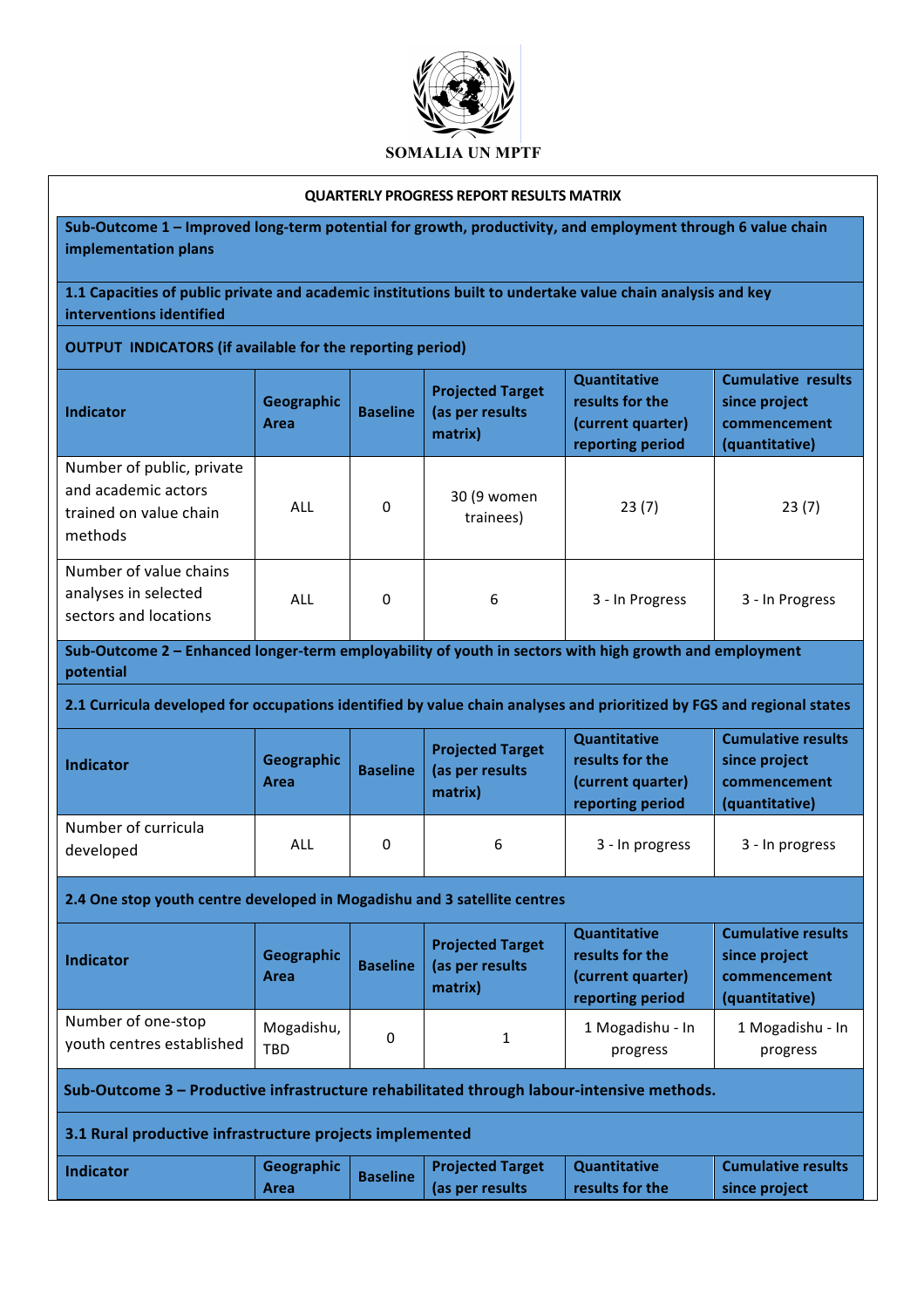

|                                                                      |                                             |                 | matrix)                                               | (current quarter)<br>reporting period                                           | commencement<br>(quantitative)                                                                                                                                                    |
|----------------------------------------------------------------------|---------------------------------------------|-----------------|-------------------------------------------------------|---------------------------------------------------------------------------------|-----------------------------------------------------------------------------------------------------------------------------------------------------------------------------------|
| Number of short-term<br>rural jobs created                           | Abudwaq,<br>Bosaso,<br>Kismayo              | 0               | 16,000<br>(inc. 4,800)<br>women)                      | 2,450 (735 women)<br>- In progress                                              | 2,450 (735 women)<br>- In progress                                                                                                                                                |
| Number of productive<br>rural infrastructure<br>projects implemented | Abudwaq,<br>Belatweyn<br>Bosaso,<br>Kismayo | 0               | TBD                                                   | <b>TBD</b>                                                                      | 18 water<br>catchments - In<br>progress                                                                                                                                           |
| 3.2 Urban productive infrastructure projects implemented             |                                             |                 |                                                       |                                                                                 |                                                                                                                                                                                   |
| <b>Indicator</b>                                                     | Geographic<br>Area                          | <b>Baseline</b> | <b>Projected Target</b><br>(as per results<br>matrix) | <b>Quantitative</b><br>results for the<br>(current quarter)<br>reporting period | <b>Cumulative results</b><br>since project<br>commencement<br>(quantitative)                                                                                                      |
| Number of short-term<br>urban jobs created                           | <b>ALL</b>                                  | $\Omega$        | 14,000<br>(inc. 4,200<br>women)                       | 2,200 (1,800<br>women)                                                          | 2,200 (1,800<br>women)                                                                                                                                                            |
| Number of productive<br>urban infrastructure<br>projects implemented | <b>ALL</b>                                  | 0               | <b>TBD</b>                                            | TBD                                                                             | Mogadishu<br>- 8,000 tons waste<br>collected and<br>disposed - 14<br>kilometer of roads<br>cleared<br>- 1.2msq public<br>space cleared<br>Berbera<br>- Port road<br>rehabilitated |

UNDP ONLY: sources of evidence (as per current QPR)

### **NARRATIVE**

1.1 Capacities of public, private and academic institutions built to undertake value chain analysis and key **interventions identified (UNDP)** 

- An inventory of existing studies for the selected value chains and other relevant secondary data and analyses was completed and stored in an on-line 'drop box.'
- All eight of the selected programme districts were consulted to identify / confirm priority value chains (see table below: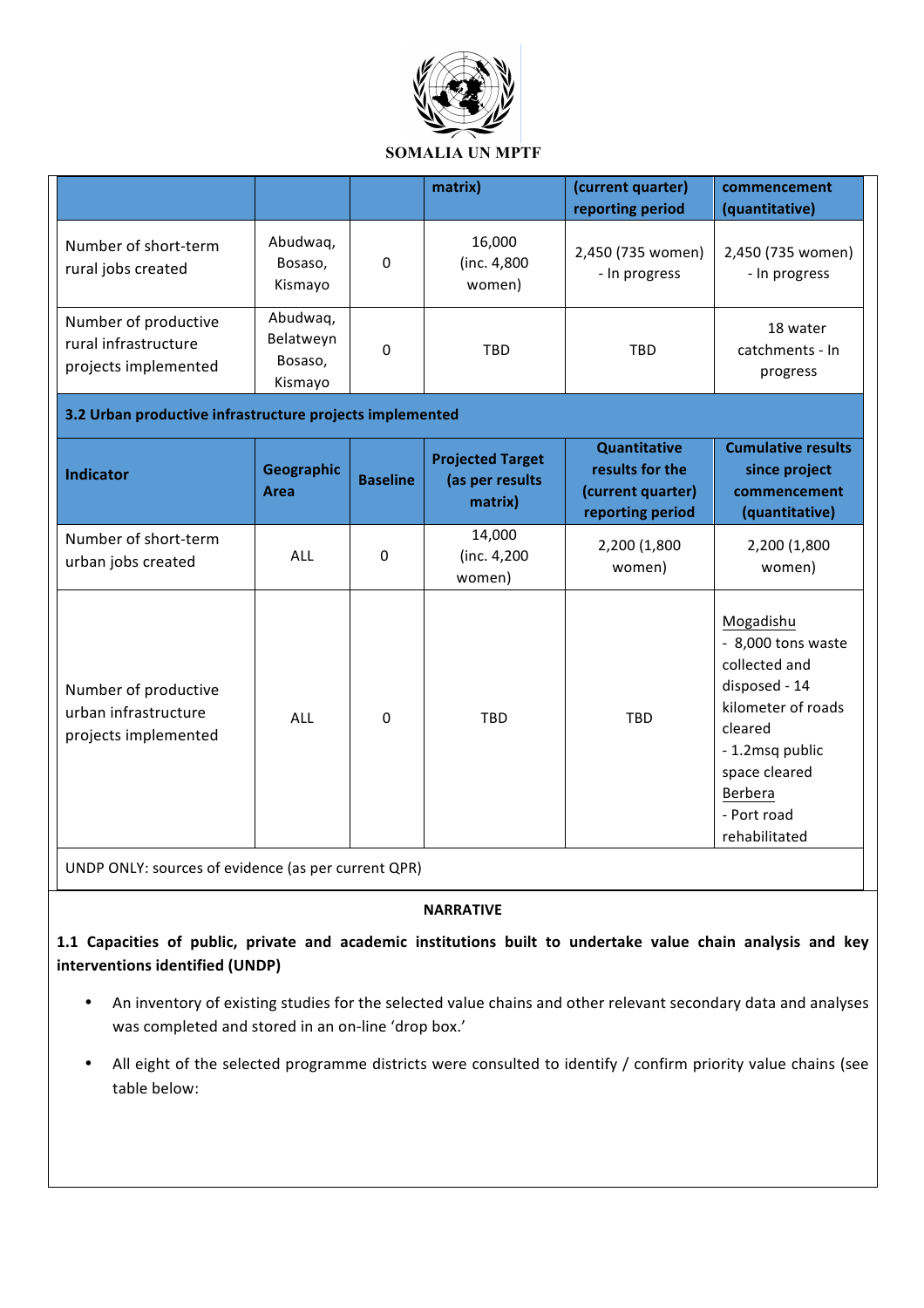

| South West      | Baidoa         | Dairy            |
|-----------------|----------------|------------------|
| Galmudug        | Abudwak        | Dairy            |
| <b>Banadir</b>  | Mogadishu      | <b>Fisheries</b> |
| Jubaland        | Kismayo        | <b>Fisheries</b> |
| Puntland        | <b>Bossaso</b> | <b>Fisheries</b> |
| Somaliland      | Berbera        | <b>Fisheries</b> |
| Hiraan          | Beletwyne      | Sesame           |
| Middle Shabelle | Jowhar         | Sesame           |

- The Somalia Agricultural Technical Group (SATG) was contracted to undertake field work for the value chain analyses.
- Three sector-specific questionnaires were prepared, and a template for the sector profiles was designed.
- A three-day training workshop was held (Mogadishu, December 7-9<sup>th</sup> 2015), involving 23 enumerators and staff from relevant line ministries. The training covered value chain concepts, survey methodology, and the review and adaptation of the sector-questionnaires to the situational context of South Central, Puntland and Somaliland. The training used a participatory role-playing approach. In addition, participants revised and validated the sector- questionnaires and data entry spreadsheets for input suppliers, producers, traders, processors, exporters, and key informants.
- Enumerators established initial contacts with the appropriate local authorities and undertook interviews (one-to-one interviews and focus group discussions) and data collection in each of the target regions and districts.
- As of January 2106, analysis of the collected data, and the drafting of the profiles for marine fisheries, sesame and dairy are underway. SATG is preparing a 3-day validation workshop for the sector profiles, to be held in Q2.

# 2.1 Curricula developed for occupations identified by value chain analyses and prioritized by FGS and regional **states (ILO)**

- 'Skills gap' questionnaires for each of the value chains were completed, along with entrepreneurship manuals to complement the technical training.
- A needs assessment is underway of TVET centres in Mogadishu, Baidoa, Kismayo, Beletweyne, Berbera, Bosasso, and Abudwaq and curricula and training manuals are currently being reviewed
- Based on findings from ILO labour force surveys and the on-going skills gap analyses, training programmes  $\cdot$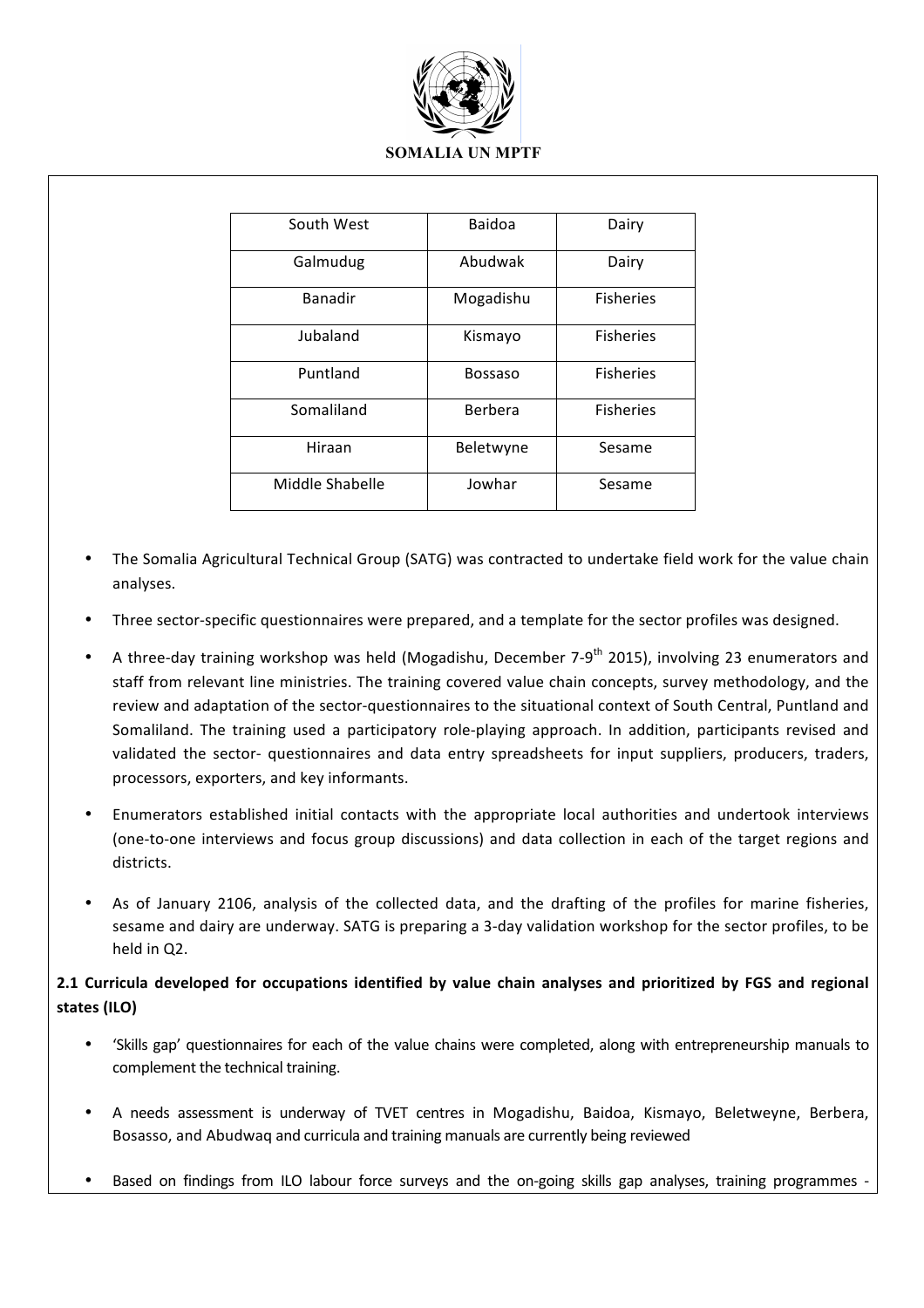

including training on labour market data and analysis for the Ministry of Labour and Social Affairs - (MoSLA) will be implemented in Q2.

## **2.4** One stop youth centre developed in Mogadishu and 3 satellite centres (UN Habitat)

- A rapid market assessment was undertaken to identify construction materials sectors with a high potential for youth employment creation and economic development.
- A validation workshop with stakeholders from the construction sector was conducted (Mogadishu, December 10th 2015). Three construction materials (stabilized soil blocks, cement tiles and interlocking pavement blocks) were identified for further market research.
- Research on available training materials was completed, and in-depth market research, to be undertaken by Mogadishu universities, was prepared.
- A youth mobilization workshop was conducted (Mogadishu, October) with 34 youth from all 17 districts of the city. Eight youth leaders were selected for further engagement with the joint programme and trained in youth led principles, youth participation, community asset mapping, facilitation skills.
- A study visit was undertaken to the One Stop Youth Centre in Kigali, Rwanda (December 14-17th 2015), with the aim of introducing Somali counterparts to the One Stop Youth Centre model. Participants included delegates from Benadir Regional Administration (BRA), the Federal Ministry of Youth, Warta Nabada District, Benadir Regional Youth Association (BARYA) and youth leaders.
- A survey on current youth participation in local governance was conducted in November and December 2015. Translation and analysis of the data are currently underway.
- A conflict sensitivity mapping for the Sinay market was conducted with stakeholders in November 2015.
- The first phase of the One Stop Youth Centre at the Annagraph site in Shingani was launched on January 14th 2016 through a youth mobilization, participation and planning event which also included recreational activities. A total of 187 youth participated in the event and contributed to the design of the One Stop Youth Centre, identifying key activities and selecting a name for the Mogadishu One Stop Youth Centre. An additional planning session for the design of the One Stop Youth Centre with 147 youth was conducted on January 19th 2016.
- Capacity building support for youth leadership was provided through the participation of the BARYA chairperson (male) and head of training (female) in the Young African Leadership Initiative (YALI) which provides intensive training for young African leaders on business and entrepreneurship, civic leadership, and public management (cohort January  $5, 8 -$  March 4).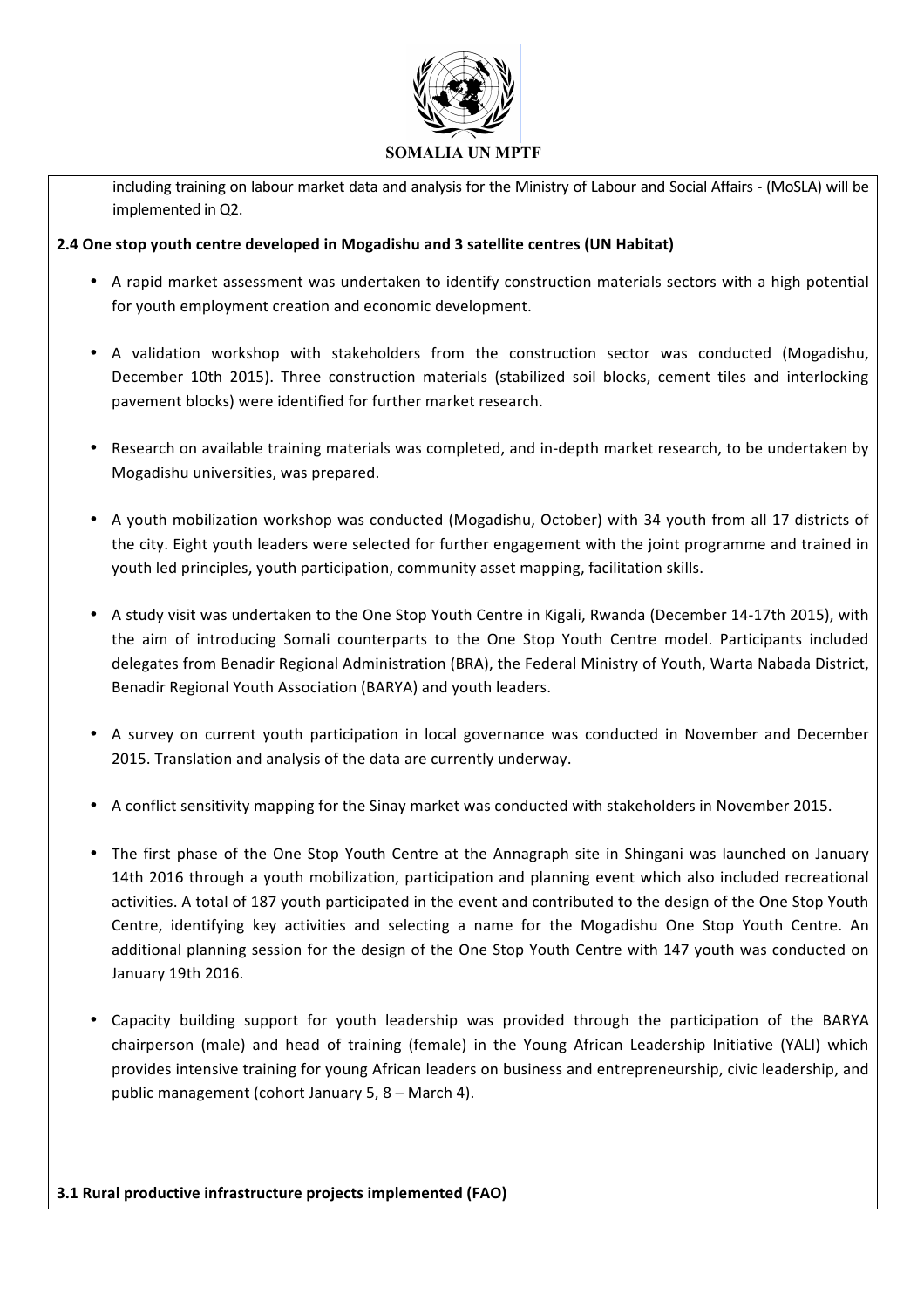

- Three implementing partners were selected based on a competitive selection process in which both local and international NGOs operating in the districts of Bosasso, Cabudwaq, Beletweyne and Kismayo were invited to bid. Priority was given to NGOs with proven history in the project locations, successful projects implemented (in the locations), established field offices, permanent staff, financial capacity and verification by donors.
- The selected implementing partners were registered with MoLSA and contracted through Letters of Agreement (LoAs).
- Key implementing partner staff (project managers, engineers and data entry staff) were trained on the purpose and objectives of the project. The training covered the overall presentation of the cash for work (CfW) programme, technical review and the design of infrastructure, verification and livelihoods mapping and household monitoring of NGO-implemented activities.
- Consultative meetings were completed in all four districts to select priority infrastructure projects for implementation and agree on the youth participation in the CfW activities.
- As of January 2016, rehabilitation works involving 18 water catchments and 2,450 households are ongoing in Kismayo, Cabudwaq and Bosasso. In addition, 6 water catchments and 13 canals were approved for rehabilitation targeting 840 households in Beletweyn Rehabilitation works are expected to start during the first week of February 2016. In Bosasso a detailed assessment for the rehabilitation of mangrove sites is underway and is expected to involve approximately 200 households.

# **3.2 Urban productive infrastructure projects implemented**

### **Mogadishu (UNDP)**

- Benadir Regional Administration (BRA) and six district authorities (Abdiaziz, Hamar wayn, Hamar jajab, Waberi, Hodan and Yaaqshiid) were mobilized to create short term employment opportunities through a 'Mogadishu Clean-up Campaign.' A Letter of Agreement (LoA) and micro-Grant Capital Agreement (MCG) were signed with BRA and a local implementing partner.
- Consultation meetings were held in each of the six districts as well as an 'inception meeting' for all participants. An engineer and supervisors were hired, and earth moving equipment was rented to facilitate the 'clean-up' work.
- The programme was completed in December 2015, creating a total of 2,000 short-term (one month) jobs. Approximately 14 km of urban roads were cleared and 7,860 metric tons of waste was collected and disposed of.
- Two awareness events were conducted with the Mayor and Deputy Mayor of Mogadishu. Awareness messages were developed and distributed, capturing the clean-up campaign. 2,000 T-shirts, 500 scarves, 2,000 wall stickers and 1,000 posters were produced and distributed as part of the project awareness and visibility efforts.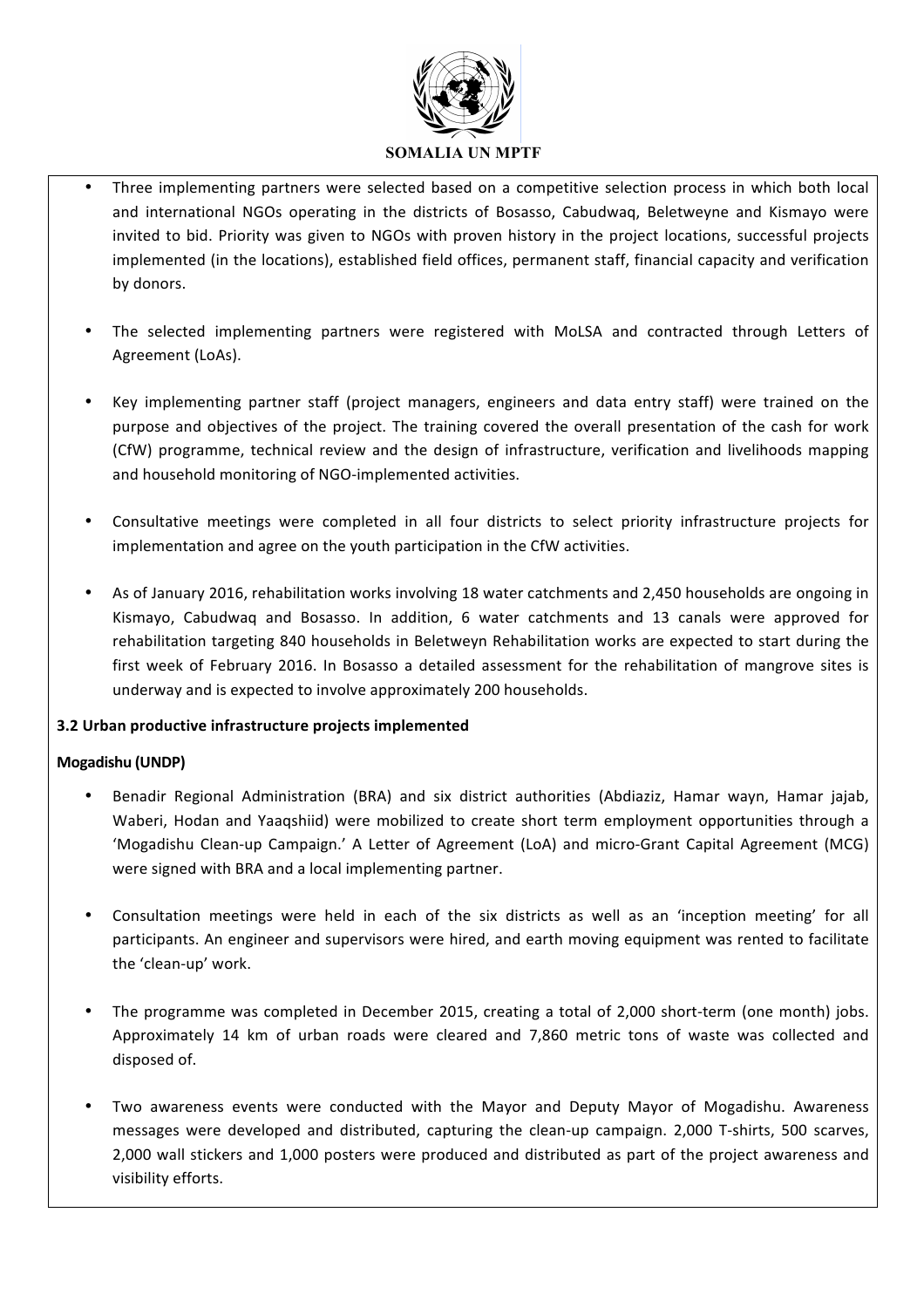

### **Berbera and Baidoa (ILO)**

- Community consultations were conducted in Berbera and Baidoa districts to identify critical urban infrastructure needs. A contractor was identified in Berbera with the support of the local government, and a partner in Baidoa is currently being selected in partnership with MoSLA and Ministries of Public Works and Youth of ISWA.
- Procedures for the identification of urban infrastructure works were completed resulting in the selection of the Xannaano road rehabilitation project in Baidoa and the construction of a livestock access tarmac road in Berbera to improve access to the Berbera port. Detailed feasibility studies indicate that these projects will create a total of 52,000 workers days, equivalent to 217 full time jobs.
- As of January 2016, 200 youth have started work in Berbera district. Delays have been experienced in Baidoa where works are expected to begin in early February.

#### **Other Key Achievements**

- An LoA was drafted and agreed with MoSLA in respect of the budget for its programme coordination and oversight responsibilities. Under this agreement basic office facilities and equipment (lap top computers) were purchased for MoSLA.
- A logo and title for the joint programme ('Youth Employment Somalia' and 'Youth Employment Somaliland') was agreed with involvement of all key stakeholders and youth. Visibility guidelines for the joint programme are currently in preparation.

### **Challenges (incl: Delays or Deviations) and Lessons Learnt:**

A number of generic challenges were confronted during the reporting period. Low levels of technical and managerial capacity in counterpart government partner institutions (at all levels) and the poor security environment in Mogadishu, Puntland and the newly emerging states contributed to (relatively minor) delays in all of the planned programme components.

Key issues and challenges relating to specific project components are summarized below:

# **1.1 Capacities of public, private and academic institutions built to undertake value chain analysis and key interventions identified (UNDP)**

Cooperation between international agencies and donors supporting value chain development approaches to employment and economic growth is still embryonic and there is a significant danger of duplication and overlap as major programmes including YES, SCORE (World Bank), GEEL (USAID) and PIMS (DfID) continue to work in parallel. At the same time, further effort will be required to ensure the sustainability of value chain development work and increase the ownership and technical capacity of relevant government line ministries and private sector stakeholders in this important area.

# **2.4 One stop youth centre developed in Mogadishu and 3 satellite centres (UN Habitat)**

The nomination of a Mogadishu Mayor in October/ November 2015 led to a delay in decision-making on the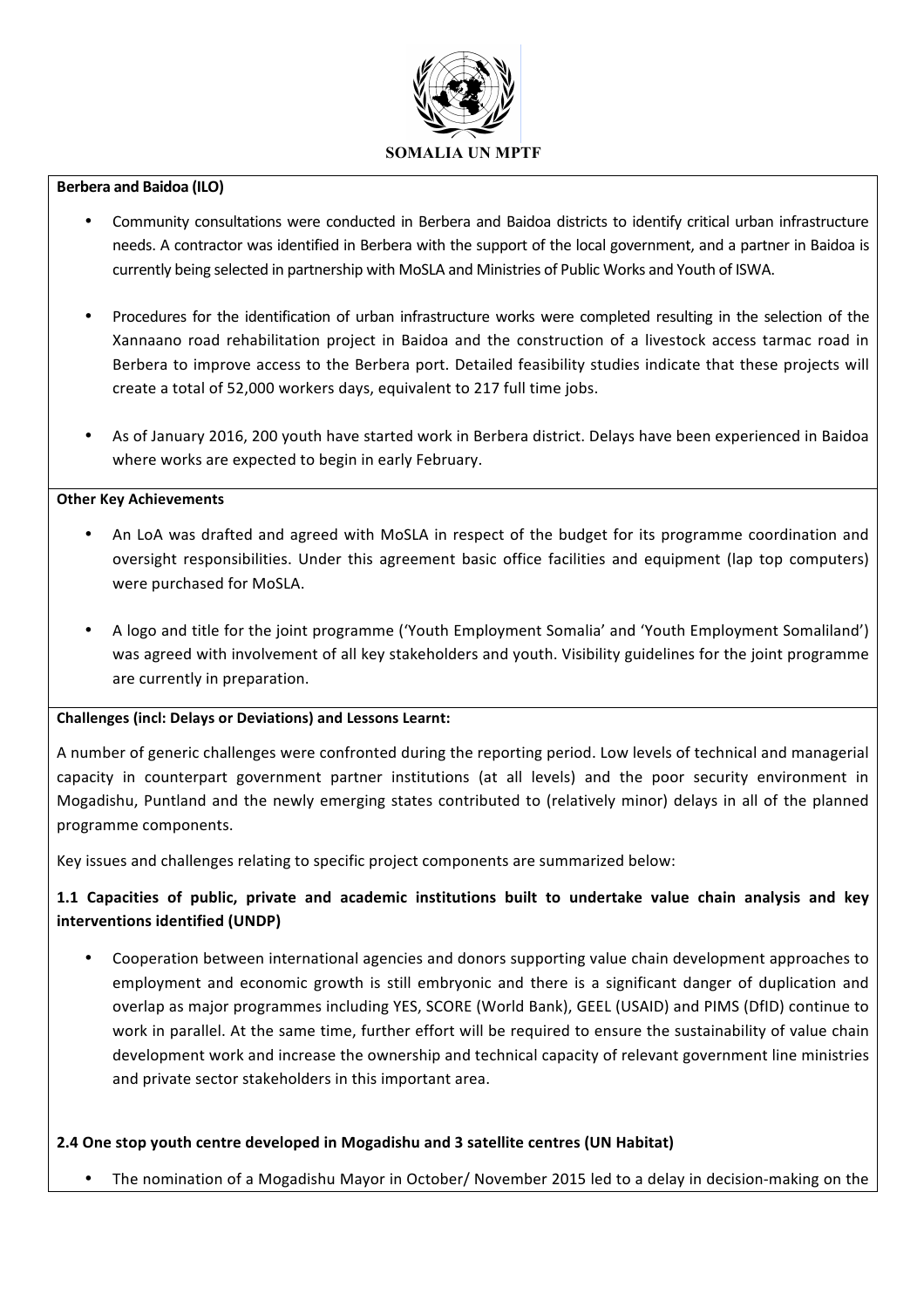

side of BRA. High turnover rates in key government positions, and the frequent failure of new incumbents to honour commitments made by their predecessors, is an endemic challenge for the programme. In the the case of the Mogadishu One Stop Youth Centre, support from BRA has weakened since the new mayor came to office.

- Land identified for the One Stop Youth Centre was 'grabbed' by a clan militia in November 2015. The District Commissioner and BRA failed to take measures to remove the clan militia with the result that the One Stop Youth Centre could not be built at the intended site and a new interim location had to be identified.
- At the same time, security at the intended site for the One Stop Youth Centre in Mogadishu has deteriorated. A BRA tax collector was killed at Sinay market on September 29th and a young boy was killed by clan militia on November 8th 2015.
- A key UN Habitat staff member was killed during the Al Shabaab attack at Lido beach on January 21st. Whilst the full implications of this are still being worked out, the impact on project implementation is likely to be negative, unless mitigating measures can be quickly put in place.

## **3.1 Rural productive infrastructure projects implemented**

Project start-up activities took longer than expected as UN agencies worked with MoLSA in developing a system for the registration of NGOs. The challenges were however overcome and activities although slightly late - are now back on track.

### **3.2 Urban productive infrastructure projects implemented**

### **Mogadishu (UNDP)**

- Security check points in the target project areas and between districts and the main dumping sites for waste disposal caused delays and increased the waste disposal time and cost to the project.
- The registration of a large number of beneficiaries and the level of detail required i.e. contact information, placed a greater than expected burden on project management time.
- Relatively high operational cost of projects in Somalia and high cost of capital equipment, materials, tools, services etc. raises the cost of CfW initiatives and reduces the potential benefits payable to intended beneficiaries,
- Demand for short term employment far outstrips available resources for CfW initiatives.

### **Berbera and Baidoa (ILO)**

- Community consultations were conducted in Berbera and Baidoa districts to identify critical urban infrastructure needs. A contractor was identified in Berbera with the support of the local government and a partner in Baidoa is currently being selected in partnership with MoSLA and Ministries of Public Works and Youth of ISWA.
- Procurement training completed in Berbera for district council, contractor and district engineers in systems, procedures and tools used in project cycle management including standard procurement procedures, preparation of required work plans, reports (such as inventory, daily, weekly and monthly narrative and technical reports), maintenance plans as per agreed formats, standards and timing schedules.
- Procedures for the identification of urban infrastructure works were completed resulting in the selection of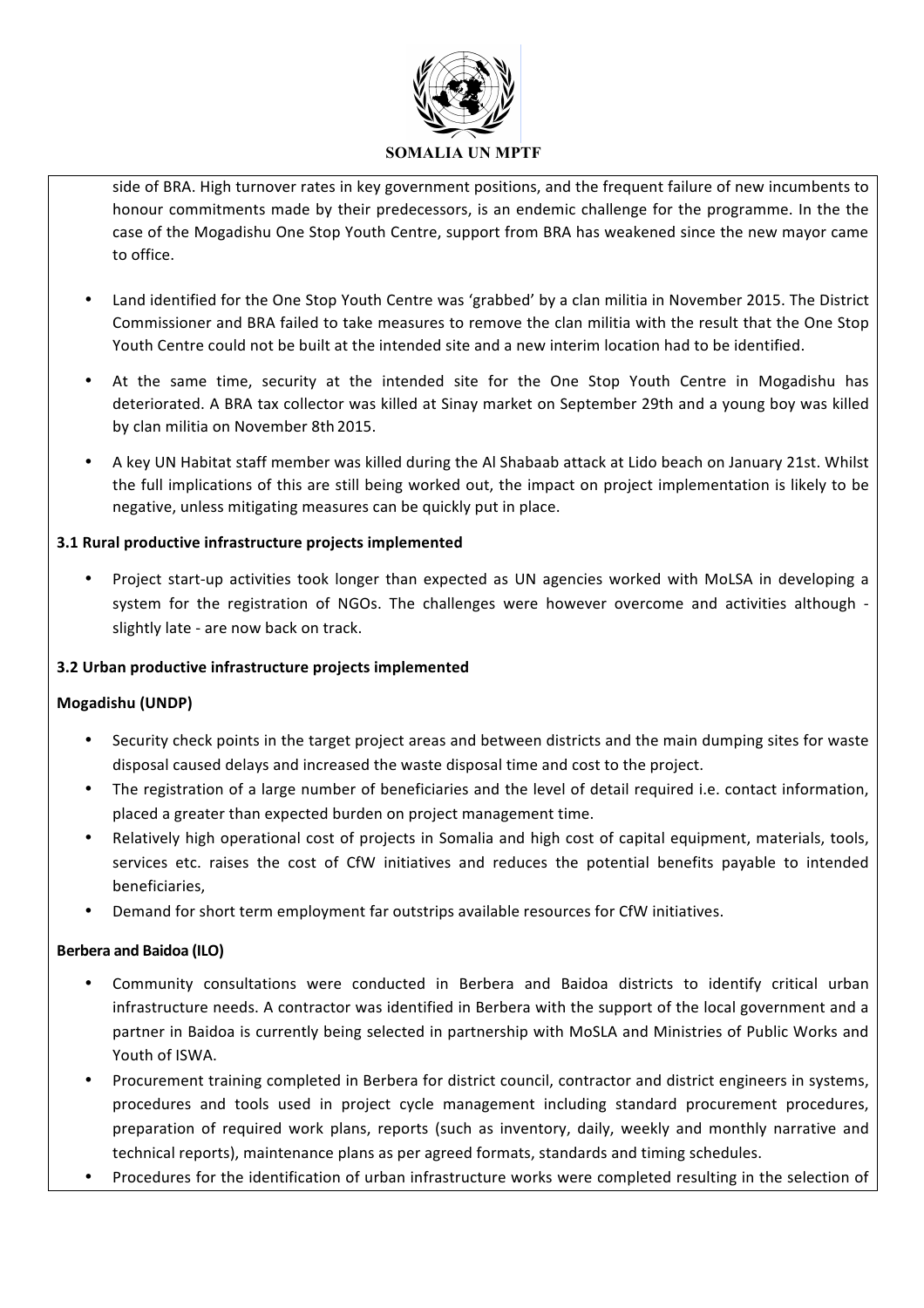

the Xannaano road rehabilitation project in Baidoa and the construction of a livestock access tarmac road in Berbera to improve access to the Berbera port. Detailed feasibility studies indicate that these projects will create a total of 52,000 workers days, equivalent to 217 full time jobs.

- The contractor and community leaders, workers including youth were trained on all aspects of construction management including labour management, occupational safety and health, inventory management and the safe-keeping and maintenance of tools and equipment procured by the project
- The projects are also aligned to the District Development Frameworks of Berbera and Baidoa which rank civil infrastructure, particularly road rehabilitation, as priority areas for public infrastructure investment.
- As of January 2016, 200 youth have started work in Berbera district. The road being rehabilitated passes and connects animal quarantines to the busy port of Berbera. The community and local authorities have identified the road as being crucial for revenue generation through improved road connectivity for livestock exports and facilitating access to key facilities for members of the community.
- Delays have been experienced in Baidoa where works are expected to begin in early February.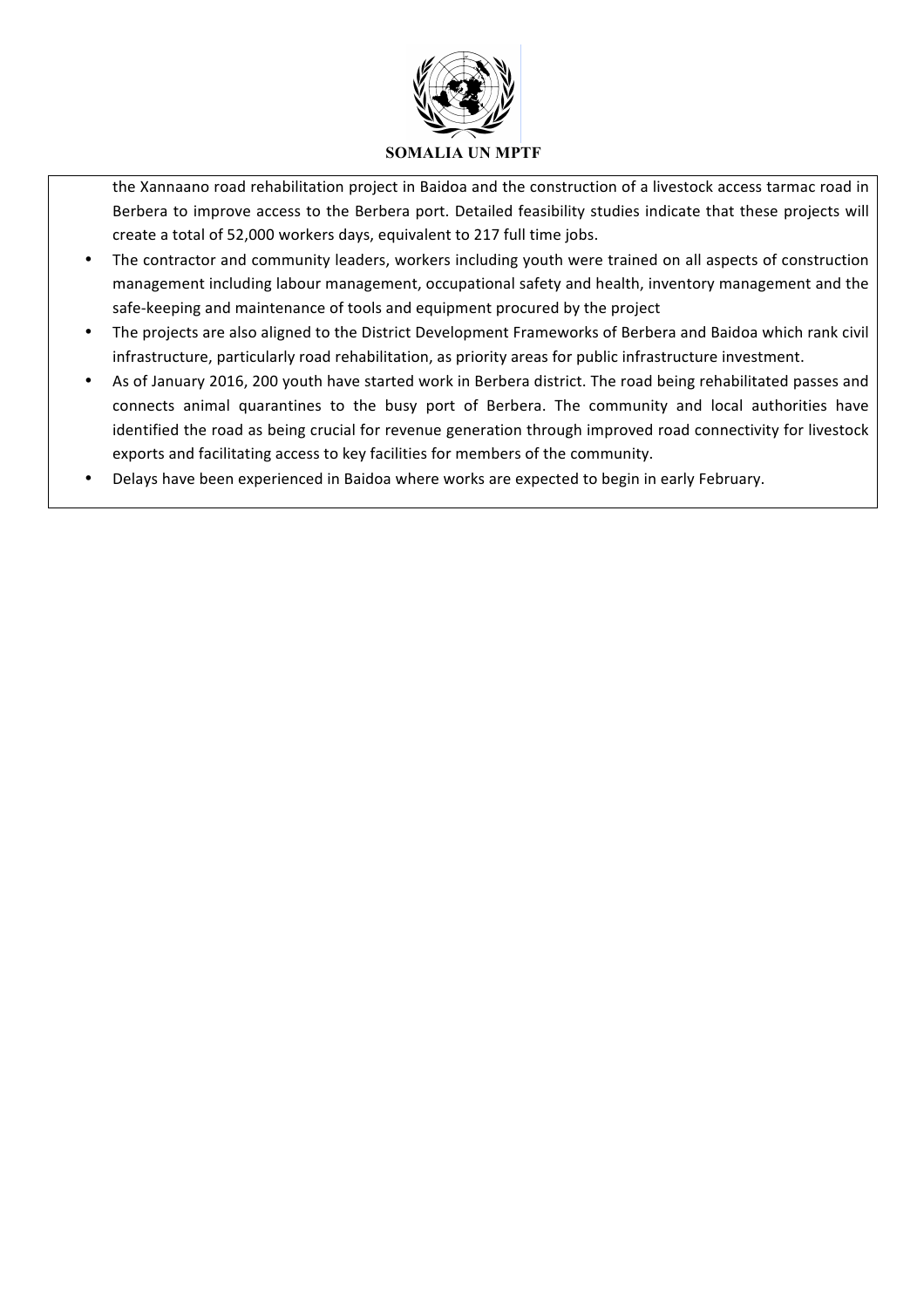

## **RISK MANAGEMENT**

This section can be used to update or use the risk logs developed during the project development stage and provide any mitigation measures being undertaken by the project.

| <b>Type of Risk</b>   | <b>Description of Risk</b>                                                                                         | <b>Mitigating Measures</b>                                                                                                                                                                                              |
|-----------------------|--------------------------------------------------------------------------------------------------------------------|-------------------------------------------------------------------------------------------------------------------------------------------------------------------------------------------------------------------------|
| Security Risk         | The unpredictability of the security<br>situation in Somalia could result in<br>hindering staff monitoring visits. | Where staff movement is limited,<br>monitoring system in place where daily<br>reports are shared by contractors.<br>Weekly meetings are conducted while<br>district local administration serve as<br>monitoring agents. |
| <b>Political Risk</b> | Lack of coordination between Federal<br>and regional governments                                                   | Continuous updates & involvement of<br>MOLSA as the focal point with mandate<br>coordinate with<br>the<br>regional<br>to<br>administrations.                                                                            |
| Financial             | Delays in fund transfer, insufficient<br>project funding                                                           | Identify other possible sources to pre-<br>finance activities while funds transfers<br>for the project are processed.                                                                                                   |

<u> 1989 - Jan Samuel Barbara, margaret e</u>

<sup>&</sup>lt;sup>2</sup> Environmental; Financial; Operational; Organizational; Political; Regulatory; Security; Strategic; Other.